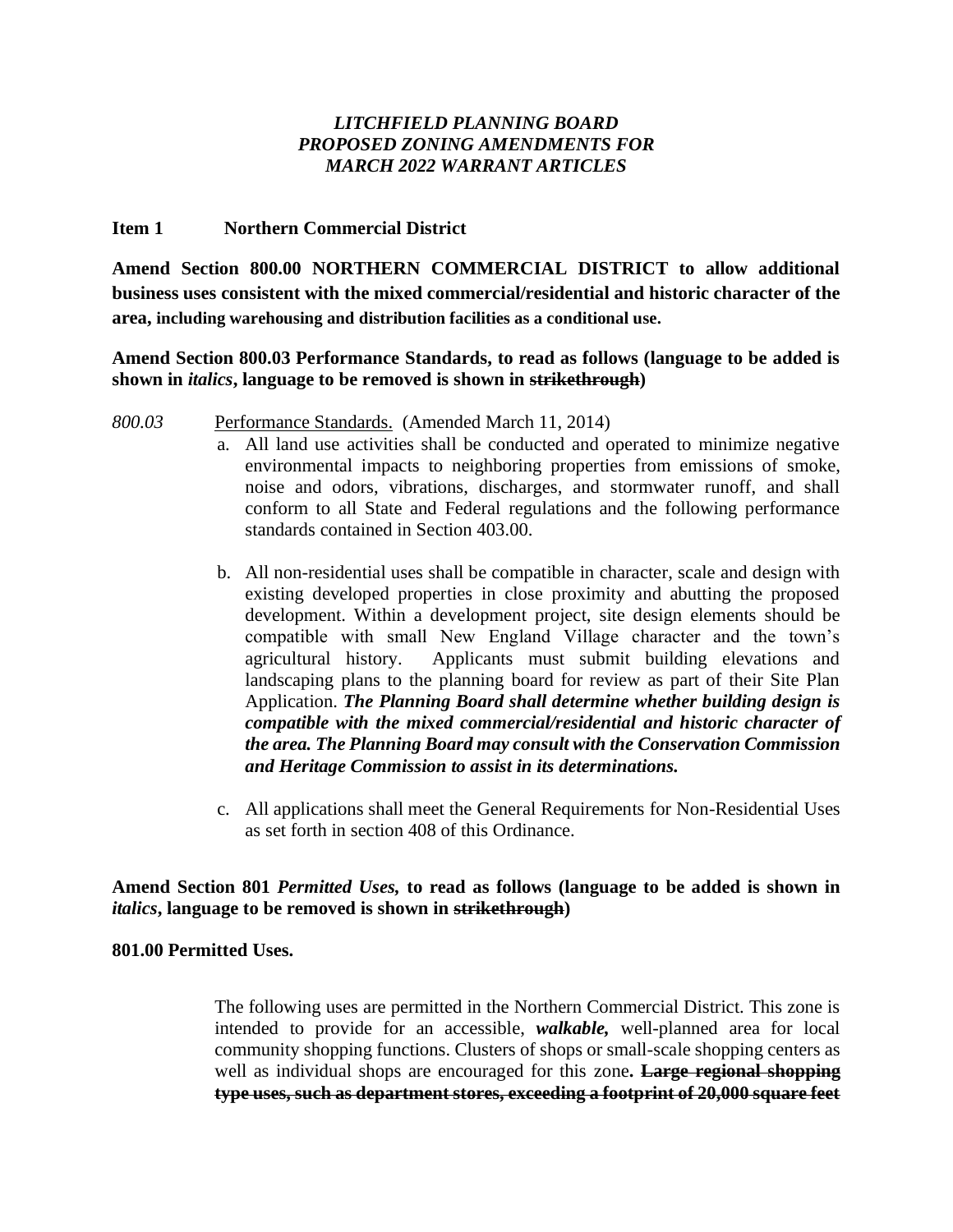#### **are not permitted. Uses not listed in Section 801.00 or 803.00 are prohibited.**  *(March 12, 1991, Amended March 11, 2014, and March 2022)*

- a. Banks and branch offices of financial institutions.
- b. Establishments offering goods for sale including dry goods, foods, hardware, clothing and apparel, antiques, and other general retail commodities, but not including automotive service or gasoline sales. (Amended March 11, 2014)
- **c.** *Convenience stores.*
- *d. Breweries, distilleries, and wineries.*
- *e***c**. Restaurants not including fast-food restaurants with take-out and/or drivethrough service.
- *f***d.** Professional offices *including medical, dental, legal, accounting, real estate, and other similar professional services.*
- *g***e**. Health care facilities and services *including urgent care facilities not to exceed 10,000 square feet.*
- *h***f**. Personal services and offices *including barbershops, hair and nail salons, tailors, dry cleaning, and other similar services.*
- *i. Drugs stores and pharmacies with or without health, beauty, grocery, and other convenience product sales not to exceed 10,000 square feet.*
- *j. Bakeries and confectionary shops with on-site retail sales.*
- *k. Contractor services including plumbing, heating, electric, carpentry, landscaping, and other similar services.*
- *l. Health, athletic and fitness establishments including yoga, dance and martial arts studios, boxing gyms, and other similar establishments.*
- *m***g**. Bed and breakfasts*.* (Amended March 11, 2014)

*n***h.**Indoor theaters.

- *o***i**. Churches and associated parsonages.
- *p***j.** Public, private or non-profit recreational facilities, fraternal orders, or membership clubs.
- *q***k**. Schools, nurseries and day care centers.
- *r***l.** Funeral homes.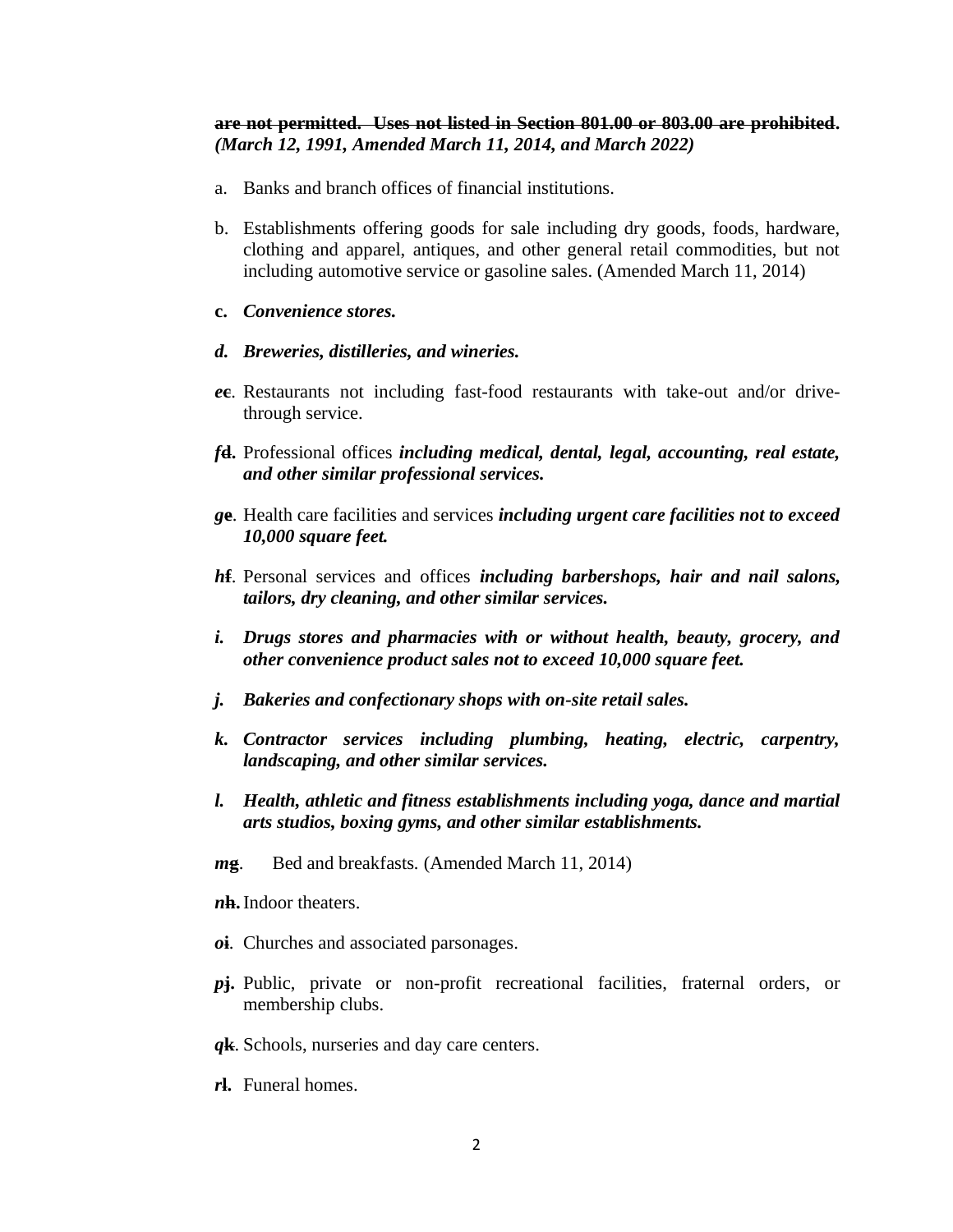- *s***m**.Residential units constructed prior to March 14, 1989, and home occupations within these units subject to the provisions of Section 504.00. (March 12, 1991)
- *t***n**. Mixed use Commercial/Residential as follows: A maximum of one residential unit may be developed in conjunction with a commercial use. The residential unit shall be accessory and subordinate to the use of the lot for commercial purposes. Minimum lot size shall be one acre (43,560 square feet). Septic systems must be designed, sited and constructed to adequately handle all wastes from the commercial use and the residential unit. (Amended March 1992)
- *u***o**. Agricultural uses including: (March 1994)
	- 1. Agriculture
	- 2. Farm worker dwelling
	- 3. Farm roadside stand/storefront
	- 4. Accessory structures for agricultural use
	- 5. Agritourism
	- 6. Operation and maintenance of agricultural/forestry vehicles and processing machinery
	- 7. Agricultural processing plants.

(Amended March 11, 2014*)*

*v***p**. Utility structures of less than 200 square feet in area. (March 1996).

# **Amend Section 803** *Conditional Uses,* **to read as follows (language to be added is shown in**  *italics***, language to be removed is shown in strikethrough)**

*803.00 Conditional Uses.* (Amended March 2020 *and March 2022*)

The following uses are permitted by a Conditional Use Permit granted by the Planning Board to meet the standards and requirements of this ordinance. The Planning Board shall determine if the proposed commercial use will meet the standards established herein for that use:

- a. Gasoline Sales:
	- 1) Shall not be located within a 500-foot radius of another gasoline sales station located in the Town of Litchfield except where the existing station is located across a major road from which the proposed station takes access.
	- 2) Pumps shall be set back at least 50 feet from the right-of-way.
	- 3) Two access/egress points shall be provided.
	- 4) Frontage shall be at least 500 feet on Route 3-A and 200 feet on other Town approved roads.
	- 5) All underground storage tanks shall be double lined and contain a leak detection system in accordance with State of New Hampshire standards.
	- 6) Such uses shall not create undue traffic congestion or hazard.
- b. Automobile Service and Repair: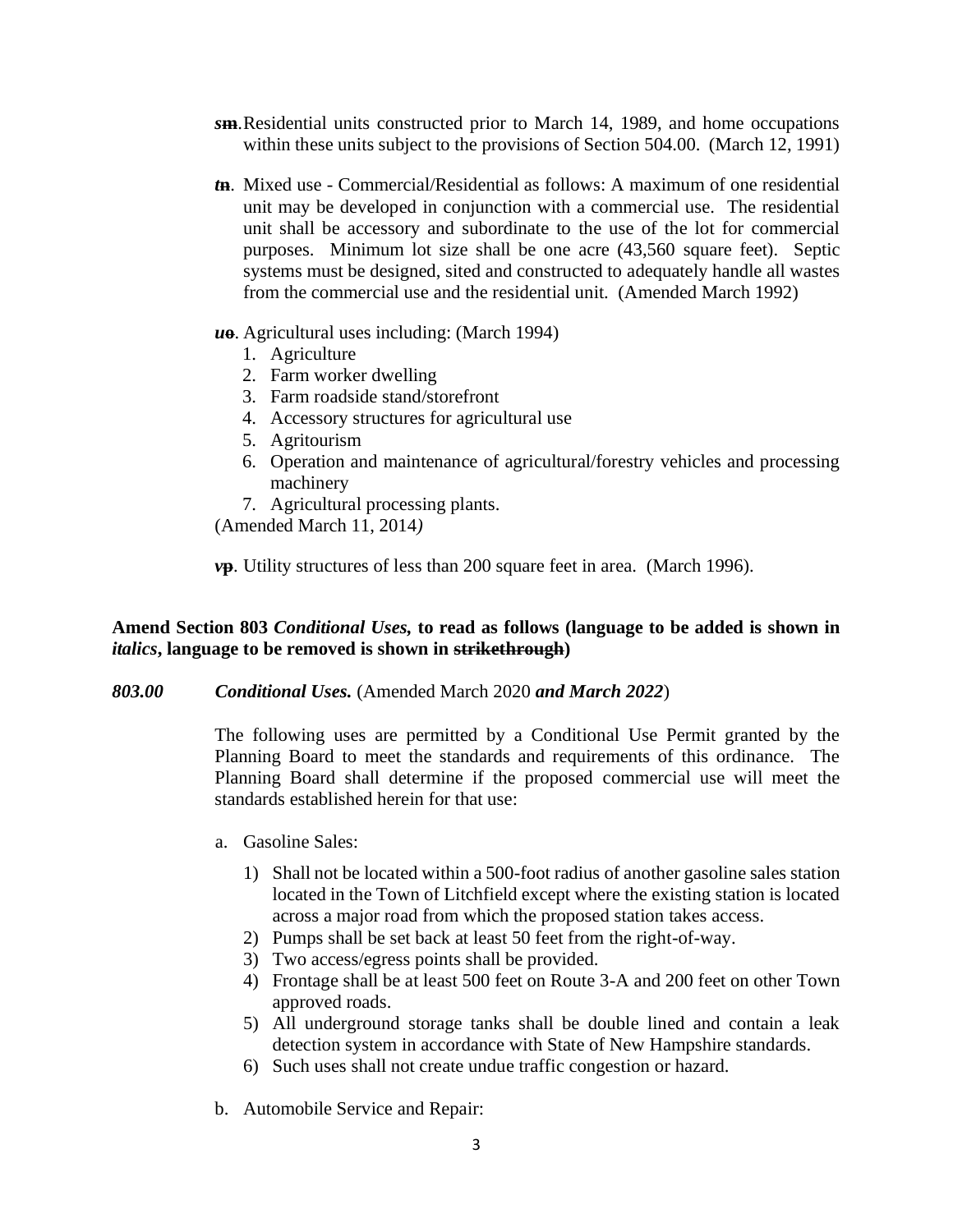- 1) Two access/egress points shall be provided.
- 2) Frontage shall be at least 200 feet on a Town approved road.
- 3) The service entrance for the storage or repair of automobiles or other motorized vehicles shall be to the rear.
- 4) Such uses shall not create undue traffic congestion or hazard.
- c. Fast-Food Restaurant with Take-Out and/or Drive-Through Service:
	- 1) Two access/egress points shall be provided.
	- 2) Frontage shall be at least 200 feet on a Town approved road not including Route 3-A.
	- 3) The Planning Board shall determine whether building design and landscaping is compatible with mixed commercial/residential and historic character of the area.
	- 4) Such uses shall not create undue traffic congestion or hazard.

# *d. Warehouse, fulfillment, or distribution facilities not to exceed 150,000 square feet:*

- *1) Buildings shall be set back not less than 250 feet from Route 3A.*
- *2) Landscaped buffers must be provided sufficient to provide screening from Route 3A and adjacent residential uses.*
- *3) Such uses shall not create undue traffic congestion or hazard.*
- *804.00 Prohibited Uses. (Amended March 2022)*
	- *a. Large regional shopping type uses, such as department stores, exceeding a footprint of 20,000 square feet.*
	- *b. Warehouse, fulfillment, or distribution facilities greater than 150,000 square feet*
	- *c. Any use not listed in Section 801.00 or 803.00.*

**Item 2 Northern Commercial District**

**Amend Section 800.00 NORTHERN COMMERCIAL DISTRICT to require sidewalks in certain locations to foster development of a walkable New England Village environment.**

**Amend Section 800.03 Performance Standards, to add a new subsection d to read as follows** 

**d.** *Sidewalks shall be required along at least one side of Route 3A to facilitate the development of an interconnected, walkable village environment, and to connect existing and proposed commercial uses to the Albuquerque Avenue multi-use path. Where construction of a building for multi-family residential or non-residential use, or alteration or rehabilitation of an existing residential or non-residential structure is proposed, construction of a sidewalk not less than six (6) feet in width shall be constructed along the entire length of*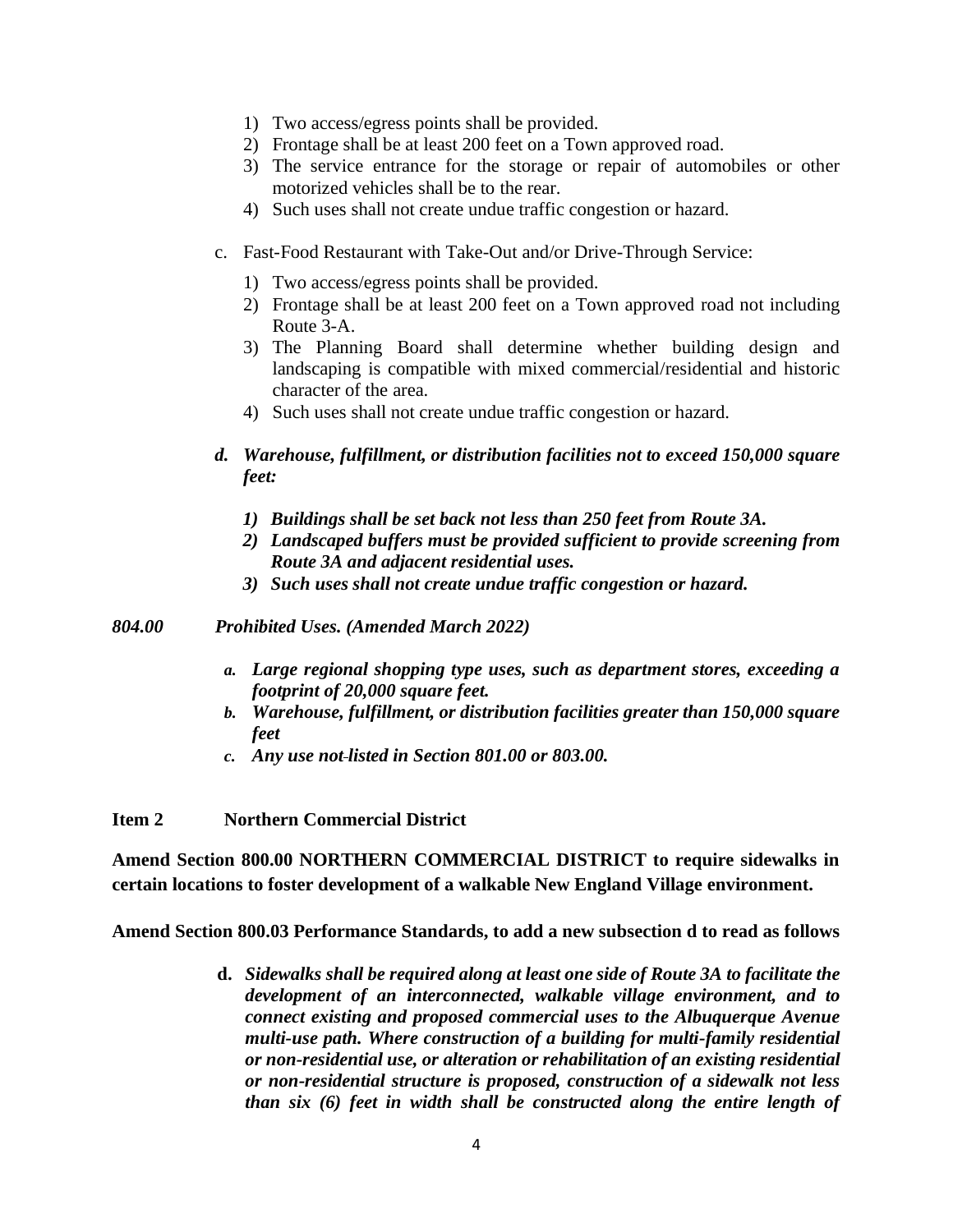*frontage along Route 3A in a location to be determined by the Planning Board. Where the Planning Board determines that construction of a sidewalk is not needed due to the presence of a suitable existing or planned sidewalk on the opposite side of Route 3A, the Board may require a payment in lieu of construction to facilitate completion of the sidewalk network.* 

### **Item 3 Southwestern Commercial District**

**Amend Section 700.00 SOUTHWESTERN COMMERCIAL DISTRICT to allow certain additional business uses but to prohibit Warehousing and Distribution facilities except as an accessory use.** 

**Amend Section 701** *Permitted Uses,* **to read as follows (language to be added is shown in**  *italics***, language to be removed is shown in strikethrough)**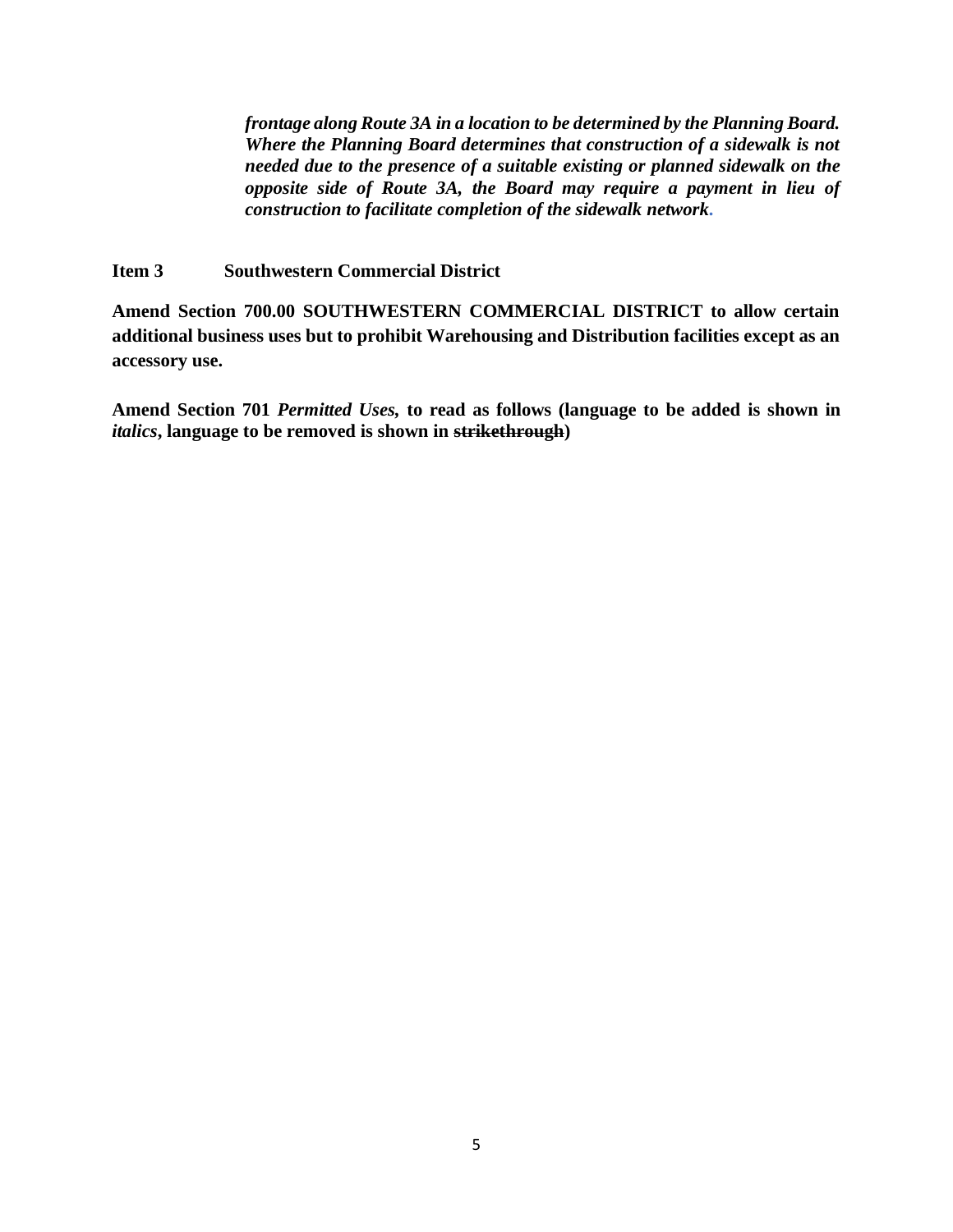# **701.00 Permitted Uses.**

The following uses are permitted in the Southwestern Commercial District. This zone is intended to provide for an accessible, well-planned area for local community shopping functions. Clusters of shops or small-scale shopping centers as well as individual shops are encouraged for this zone**. Large regional shopping type uses, such as department stores, exceeding a footprint of 20,000 square feet are not permitted. Uses not listed in Section 801.00 or 803.00 are prohibited. (March 12, 1991, Amended March 11, 2014, and** *March 2022)*

- a. Banks and branch offices of financial institutions.
- b. Establishments offering goods for sale including dry goods, foods, hardware, clothing and apparel, antiques, and other general retail commodities, but not including automotive service or gasoline sales. *(Amended March 11, 2014)*
- **c.** *Convenience stores.*
- *d. Breweries, distilleries, and wineries.*
- *e***c**. Restaurants not including fast-food restaurants with take-out and/or drivethrough service.

### **d. Civic Centers.**

- *f***e**. Professional offices *including medical, dental, legal, accounting, real estate, and other similar professional services.*
- *g***f.** Health care facilities and services *including urgent care facilities not to exceed 10,000 square feet.*
- *h***g**. Personal services and offices *including barbershops, hair and nail salons, tailors, dry cleaning, and other similar services.*
- *i***.** *Drugs stores and pharmacies with or without health, beauty, grocery, and other convenience product sales not to exceed 10,000 square feet.*
- *j***.** *Bakeries and confectionary shops with on-site retail sales.*
- *k. Contractor services including plumbing, heating, electric, carpentry, landscaping, and other similar services.*
- *l. Health, athletic and fitness establishments including yoga, dance and martial arts studios, boxing gyms, and other similar establishments.*

*m***h**. Bed and breakfasts. (Amended March 11, 2014)

*n***i.** Indoor theaters.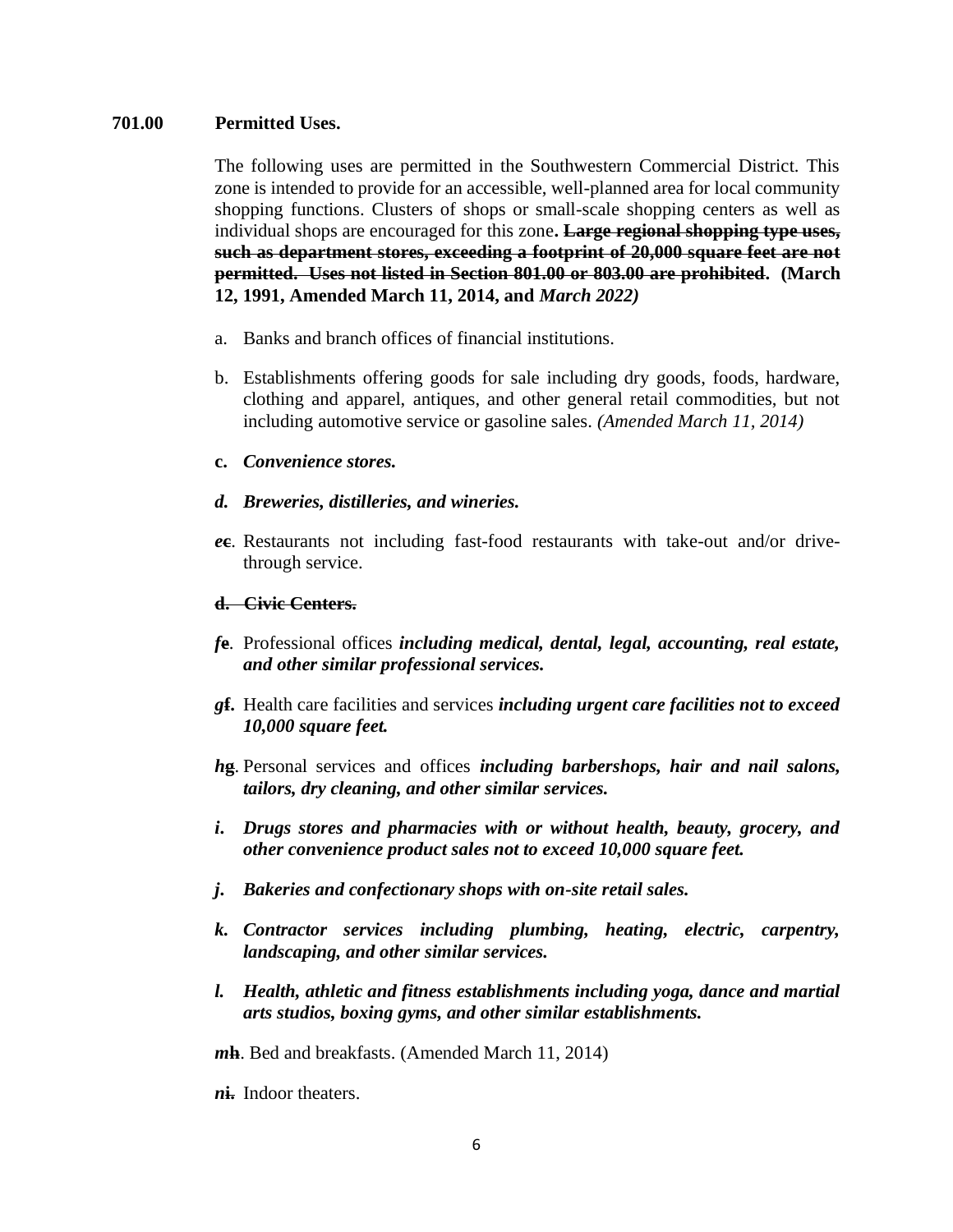- *o***j.** Churches and associated parsonages.
- *p***k**. Public, private or non-profit recreational facilities, fraternal orders, or membership clubs.
- *q***l**. Schools, nurseries and day care centers.
- *r***m.**Funeral homes.
- *s***n**. Research & testing laboratories
- *t***o**. Agricultural uses including: (March 1994)
	- 1. Agriculture
	- 2. Farm worker dwelling
	- 3. Farm roadside stand/storefront
	- 4. Accessory structures for agricultural use
	- 5. Agritourism
	- 6. Operation and maintenance of agricultural/forestry vehicles and processing machinery
	- 7. Agricultural processing plants.

(Amended March 11, 2014)

- *u***p.** Accessory uses to permitted uses including the servicing or repair of machinery, large appliances or equipment having internal combustion engines where such uses are secondary and customary to the principle use.
- *v***q**. Warehousing of goods *as an accessory use to permitted uses* including those listed above. *(Amended March 2022.)*
- *w***r**. Mixed use Commercial/Residential as follows: A maximum of one residential unit may be developed in conjunction with a commercial use. The residential unit shall be accessory and subordinate to the use of the lot for commercial purposes. Minimum lot size shall be one acre (43,560 square feet). Septic systems must be designed, sited and constructed to adequately handle all wastes from the commercial use and the residential unit. *(Amended March 1992.)*
- *x***s**. Utility structures of less than 200 square feet in area. (March 1996).

#### **Create new Section 704.00,** *Prohibited Uses* **to read as follows.**

- **704.00 Prohibited Uses.** *(Amended March 2022)*
	- **a. Warehouses, fulfillment, or distribution facilities except as permitted under 701 (v).**
	- **b. Large regional shopping type uses, such as department stores, exceeding a footprint of 20,000 square feet.**
	- **c. Any use not listed in Section 701.00 or 703.00.**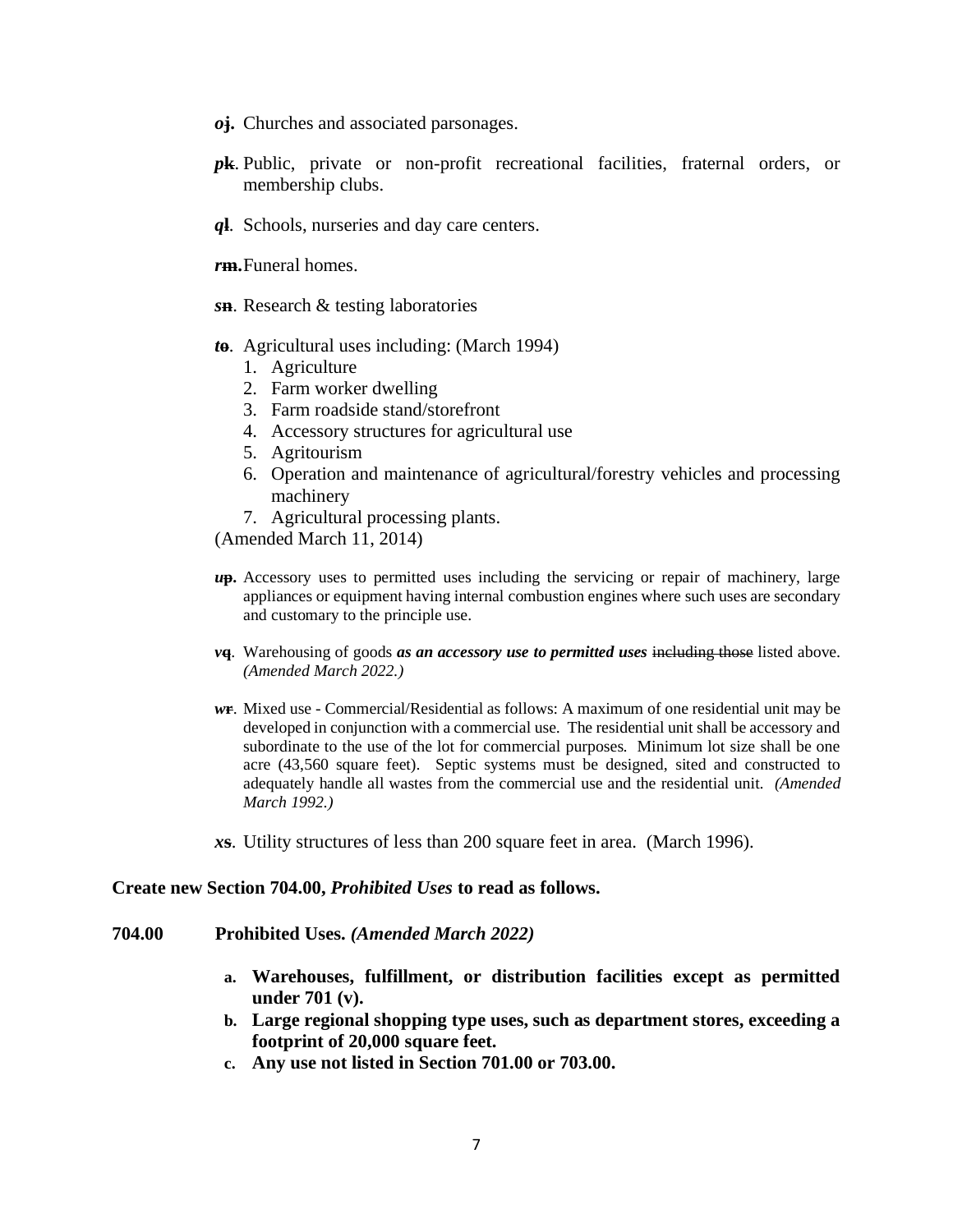# **Item 4 Northern Commercial/Industrial Service District**

**Amend Section 950, NORTHERN COMMERCIAL/INDUSTRIAL SERVICE DISTRICT to limit the development of warehousing & distribution facilities.**

# **NORTHERN COMMERCIAL/INDUSTRIAL SERVICE DISTRICT**

**Amend Section 951, Permitted Uses***,* **to read as follows (language to be added is shown in**  *italics***, language to be removed is shown in strikethrough)**

### *951.00 Permitted Uses.*

#### **Uses not listed in Section 951.00 or 953.00 are prohibited.**

a. The assembly, testing, repair and packaging of pre-manufactured components, devices, and equipment systems.

# **b**. **Warehouses and storage of non-explosive, non-toxic materials in an enclosed building.**

- *b***c**. Wholesale businesses.
- *c***d**. Research or testing laboratories.
- *d***e**. Computer Services.
- *e***f**. Professional offices.
- *f***g**. Municipal uses.
- *g***h**. Restaurants, not including fast-food restaurants with take-out and/or drivethrough service.
- *h***i**. Accessory uses, including but not limited to retailing, personal and professional services, day care, recreation, auditoriums, and residences for security purposes, which are accessory with and incidental to the principal use.

# **j. Transportation Terminals.**

- *i***k**. Churches and associated parsonages.
- *j***l**. Excavation, mining and processing of aggregate materials, subject to RSA 155- E and such regulations as may be enacted or adopted pursuant thereto.
- *k***m**. Agricultural uses including:
	- 1. Agriculture
	- 2. Farm worker dwelling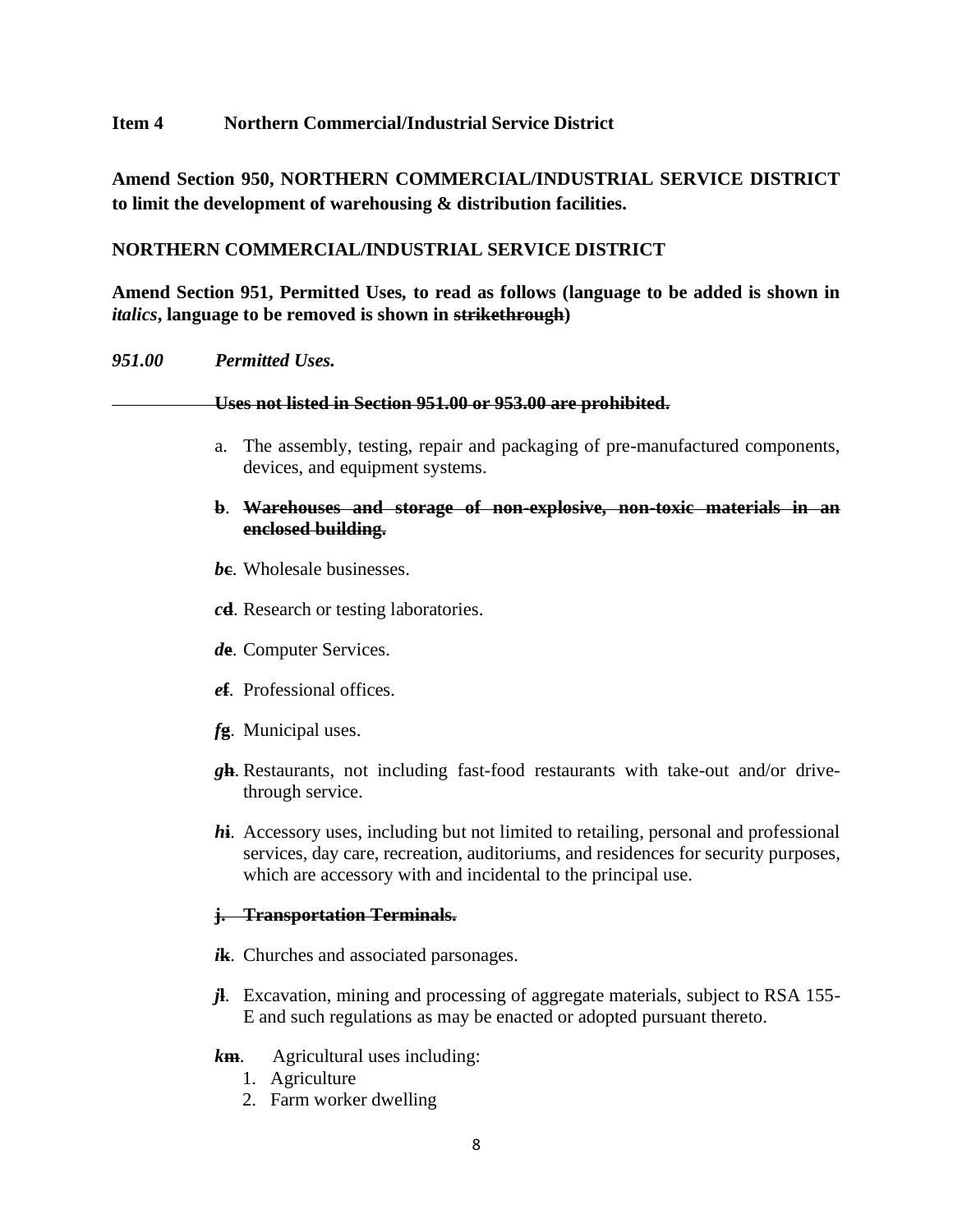- 3. Farm roadside stand/storefront
- 4. Accessory structures for agricultural use
- 5. Agritourism
- 6. Operation and maintenance of agricultural/forestry vehicles and processing machinery
- 7. Agricultural processing plants
- (Amended March 11, 2014)
- *l***n**. Utility structures of less than 200 square feet in area.

# **Amend Section 953, Conditional Uses***,* **to read as follows (language to be added is shown in**  *italics***, language to be removed is shown in strikethrough)**

# *953.00 Conditional Uses. (Amended March 2022)*

The following uses are permitted by a Conditional Use Permit granted by the Planning Board to meet the standards and requirements of this ordinance. The Planning Board shall determine if the proposed commercial use will meet the standards established herein for that use:

- a. Gasoline Sales:
	- 1) Shall not be located within a 500 feet radius of another gasoline sales station.
	- 2) Pumps shall be set back at least 50 feet from the right-of-way.
	- 3) Two access/egress points shall be provided.
	- 4) Frontage shall be at least 200 feet on a Town approved road.
	- 5) All underground storage tanks shall be double lined and contain a leak detection system in accordance with State of New Hampshire standards.
	- 6) Such uses shall not create undue traffic congestion or hazard.
- b. Automobile Service and Repair:
	- 1) Two access/egress points shall be provided.
	- 2) Frontage shall be at least 200 feet on a Town approved road.
	- 3) The service entrance for the storage or repair of automobiles or other motorized vehicles shall be to the rear.
	- 4) Such uses shall not create undue traffic congestion or hazard.
- c. Fast-Food Restaurant with Take-Out and/or Drive-Through Service:
	- 1) Two access/egress points shall be provided.
	- 2) Frontage shall be at least 200 feet on a Town approved road not including Route 3-A.
	- 3) Such uses shall not create undue traffic congestion or hazard.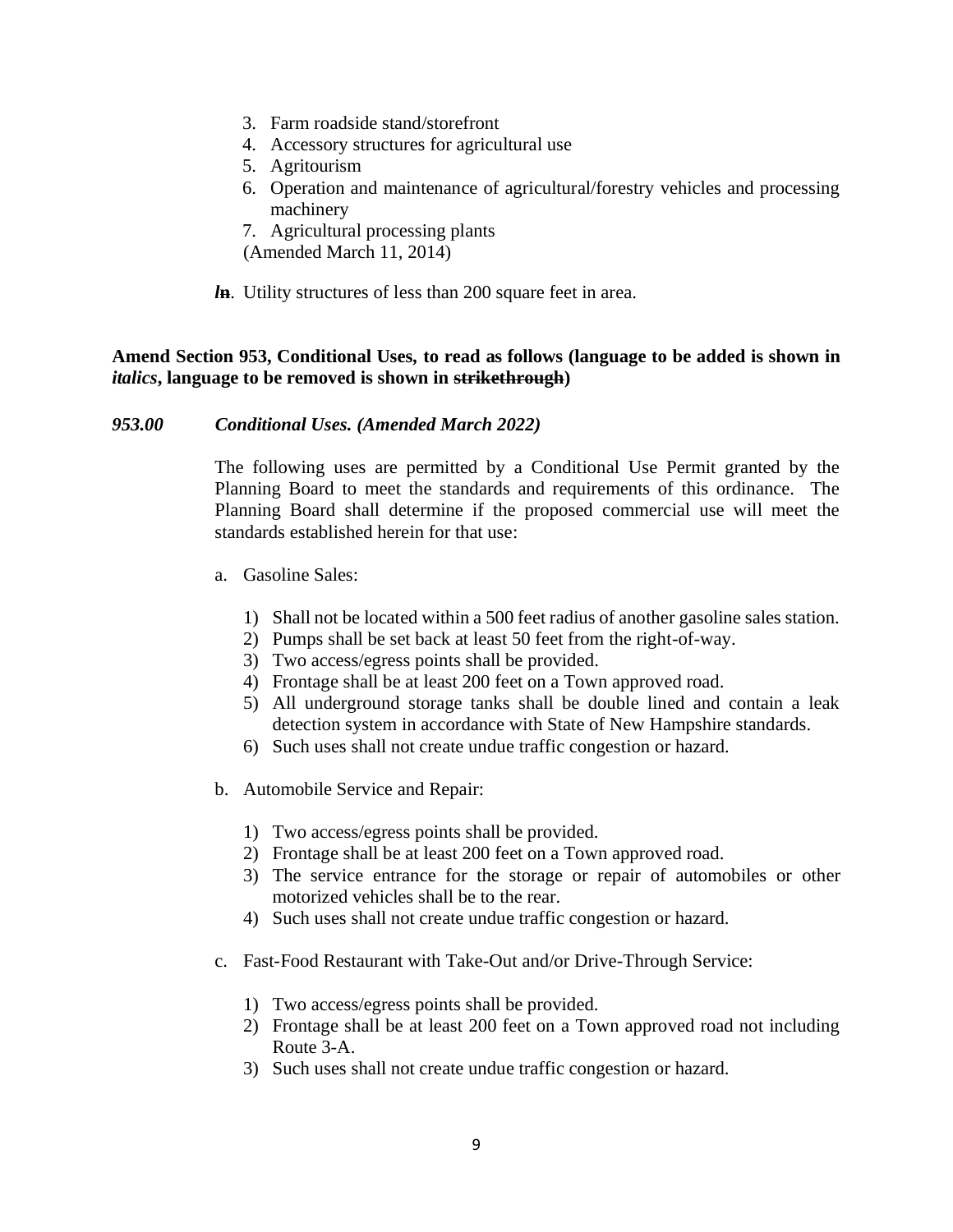- d. Retail establishments for the sale of automotive supplies and the sale and maintenance of automobiles, trucks, motorcycles, boats, snowmobiles, trailers, mobile homes, recreational vehicles, and other similar type vehicles.
- e. *Warehouse, fulfillment or distribution facilities not to exceed 150,000 square feet:*
	- *4) Buildings shall be set back not less than 250 feet from Route 3A.*
	- *5) Landscaped buffers must be provided sufficient to provide screening from Route 3A and adjacent residential uses.*
	- *6) Such uses shall not create undue traffic congestion or hazard.*

**Create new Section 954.00,** *Prohibited Uses* **to read as follows.**

- *954.0 Prohibited Uses. (Amended March 2022)*
	- *a. Warehouse, fulfillment or distribution facilities greater than 150,000 square feet*
	- *b. Any use not listed in Section 951.00 or 953.00.*

**Item 5 Southern Commercial/Industrial Service District**

**Amend Section 1000, SOUTHERN COMMERCIAL/INDUSTRIAL SERVICE DISTRICT, to limit the development of warehousing & distribution facilities**

# **SOUTHERN COMMERCIAL/INDUSTRIAL SERVICE DISTRICT**

**Amend Section 1001, Permitted Uses***,* **to read as follows (language to be added is shown in**  *italics***, language to be removed is shown in strikethrough)**

*1001.00* **Permitted Uses.**

# **Uses not listed in Section 1001.00 or 1003.00 are prohibited. (March 12, 1991)**

- a. The assembly, testing, repair and packaging of pre-manufactured components, devices, and equipment systems.
- b. **Warehouses and storage of non-explosive, non-toxic materials in an enclosed building.** *Warehousing of goods as an accessory use to permitted uses listed herein.*
- c. Wholesale businesses.
- d. Research or testing laboratories.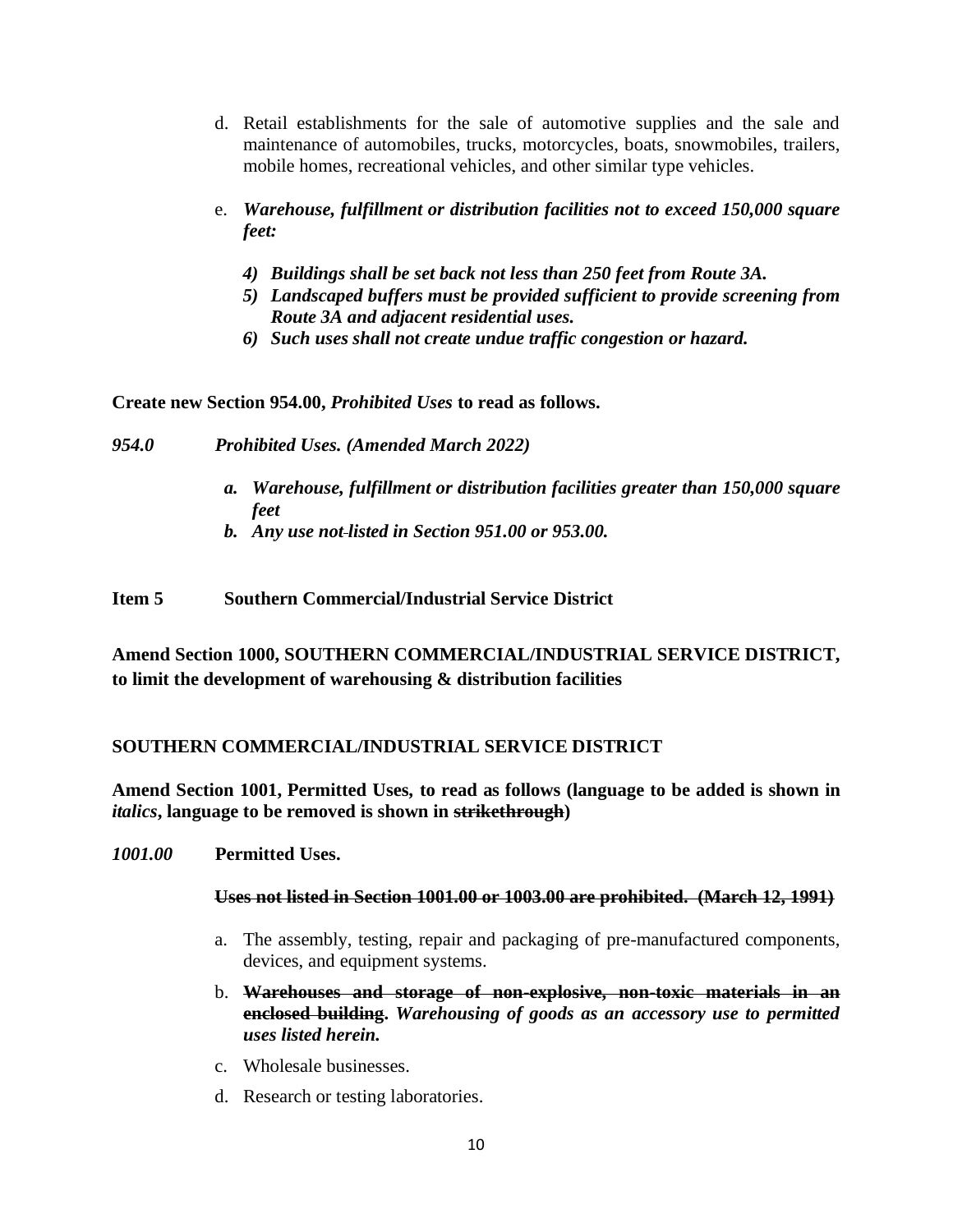- e. Computer Services.
- f. Professional offices.
- g. Municipal uses.
- h. Restaurants, not including fast-food restaurants with take-out and/or drivethrough service.
- i. Accessory uses, including but not limited to retailing, personal and professional services, day care, recreation, auditoriums, and residences for security purposes, which are accessory with and incidental to the principal use.

# **j. Transportation Terminals.**

- *j***k**. Churches and associated parsonages.
- *k***l**. Excavation, mining and processing of aggregate materials, subject to RSA 155- E and such regulations as may be enacted or adopted pursuant thereto. (March 12, 1991)

*l***m**. Agricultural uses including: (March 1994, Amended March 11, 2014)

- 1. Agriculture
- 2. Farm worker dwelling
- 3. Farm roadside stand/storefront
- 4. Accessory structures for agricultural use
- 5. Agritourism
- 6. Operation and maintenance of agricultural/forestry vehicles and processing machinery
- 7. Agricultural processing plants
- *m***n**. Utility structures of less than 200 square feet in area. (March 1996)

# **Create new Section 1004.00,** *Prohibited Uses* **to read as follows.**

- *1004.00 Prohibited Uses. (Amended March 2022)*
	- *a. Warehouses, fulfillment, or distribution facilities except as permitted under 1001 (b).*
	- *b. Any use not listed in Section 1001.00 or 1003.00.*

# **Item 6 Floodplain Conservation District**

**Amend Section 1100.00, FLOODPLAIN CONSERVATION DISTRICT, to clarify that residential uses are permitted by Special Exception.**